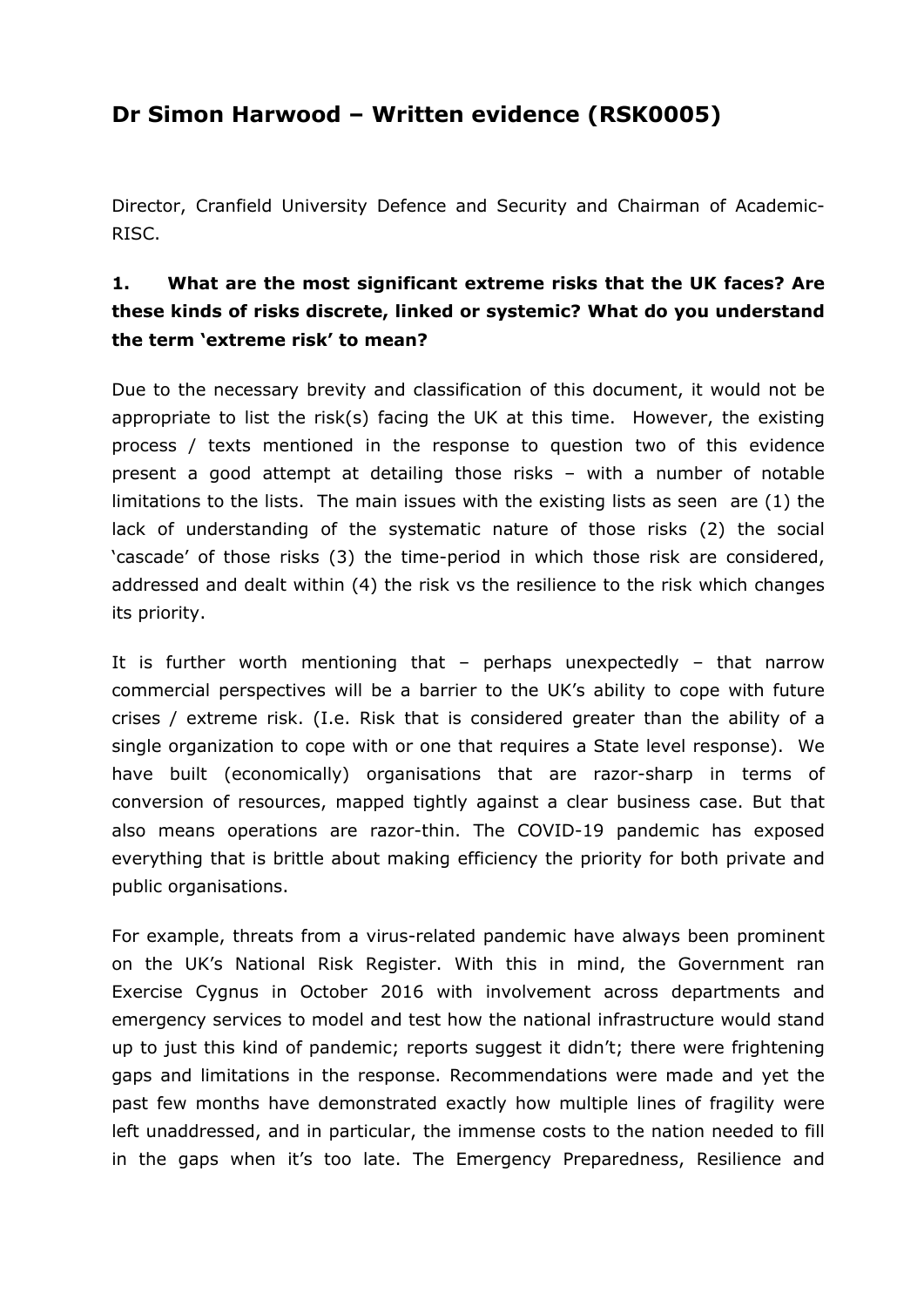Response (EPRR) plan was limited because the numbers in the business case had not previously made any sense: why invest in preparation for a high cost, low probability event? The response has suffered from the fractured nature of organisations like the NHS, split up for the sake of creating a more commercial market, with so many individual entities having to make their own arrangements, with PPE for example.

The UK has to be made more resilient. The next major threat to national security might be another pandemic, for which we should be more prepared or at least more familiar, but it also might be something like, a solar flare, a super-volcano, an asteroid strike; all of them will present very different sets of challenges.

So it's not just a case of learning from COVID-19 and implementing measures to improve health systems and response. Becoming genuinely resilient - not just enhanced risk assessments and precautions, but making sure we're able to prepare for, cope and recover quickly from national crises - means looking at the big picture, all the ways in which a society is connected and interdependent. We must be thinking in terms of a connected resilience. That means not just looking at the plain financial case but keeping in mind all five 'capitals', the value of the natural environment (as the basis of all life), human capital (skills and aptitudes), social capital (institutions and communities), and built capital (everything from our cities to manufactured goods). Financial capital is just the means of transfer between the other four. A specialisation of knowledge has led to a narrowing of thinking, a lost appreciation of how business, the environment, society (nationally and internationally) all need to work together. Decisions on investment into resilience can't just be made in terms of a basic XY graph that quantifies risk.

#### **2. Are there types of risks to which the UK is particularly vulnerable or for which it is poorly prepared? What are the reasons for this?**

To answer this question you have to consider at least four sources…

- I. UK Government (2015). *Annex A to National Security Strategy and Strategic Defence and Security Review* – [Summary](https://www.gov.uk/government/uploads/system/uploads/attachment_data/file/478936/52309_Cm_9161_NSS_SD_Review_PRINT_only.pdf) [of](https://www.gov.uk/government/uploads/system/uploads/attachment_data/file/478936/52309_Cm_9161_NSS_SD_Review_PRINT_only.pdf) [the](https://www.gov.uk/government/uploads/system/uploads/attachment_data/file/478936/52309_Cm_9161_NSS_SD_Review_PRINT_only.pdf) [National](https://www.gov.uk/government/uploads/system/uploads/attachment_data/file/478936/52309_Cm_9161_NSS_SD_Review_PRINT_only.pdf) [Security](https://www.gov.uk/government/uploads/system/uploads/attachment_data/file/478936/52309_Cm_9161_NSS_SD_Review_PRINT_only.pdf) [Risk](https://www.gov.uk/government/uploads/system/uploads/attachment_data/file/478936/52309_Cm_9161_NSS_SD_Review_PRINT_only.pdf) [Assessment](https://www.gov.uk/government/uploads/system/uploads/attachment_data/file/478936/52309_Cm_9161_NSS_SD_Review_PRINT_only.pdf) [2015](https://www.gov.uk/government/uploads/system/uploads/attachment_data/file/478936/52309_Cm_9161_NSS_SD_Review_PRINT_only.pdf)*.* UK Government, London.
- II. UK Government (2017). *[National](https://www.gov.uk/government/publications/national-risk-register-of-civil-emergencies-2017-edition) [Risk](https://www.gov.uk/government/publications/national-risk-register-of-civil-emergencies-2017-edition) [Register](https://www.gov.uk/government/publications/national-risk-register-of-civil-emergencies-2017-edition) [of](https://www.gov.uk/government/publications/national-risk-register-of-civil-emergencies-2017-edition) [Civil](https://www.gov.uk/government/publications/national-risk-register-of-civil-emergencies-2017-edition) [Emergencies](https://www.gov.uk/government/publications/national-risk-register-of-civil-emergencies-2017-edition).* UK Government, London.
- III. World Economic Forum (2019). *[Global](http://www3.weforum.org/docs/WEF_Global_Risks_Report_2019.pdf) [Risks](http://www3.weforum.org/docs/WEF_Global_Risks_Report_2019.pdf) [Report](http://www3.weforum.org/docs/WEF_Global_Risks_Report_2019.pdf) [2019](http://www3.weforum.org/docs/WEF_Global_Risks_Report_2019.pdf)*. World Economic Forum, Geneva, Switzerland.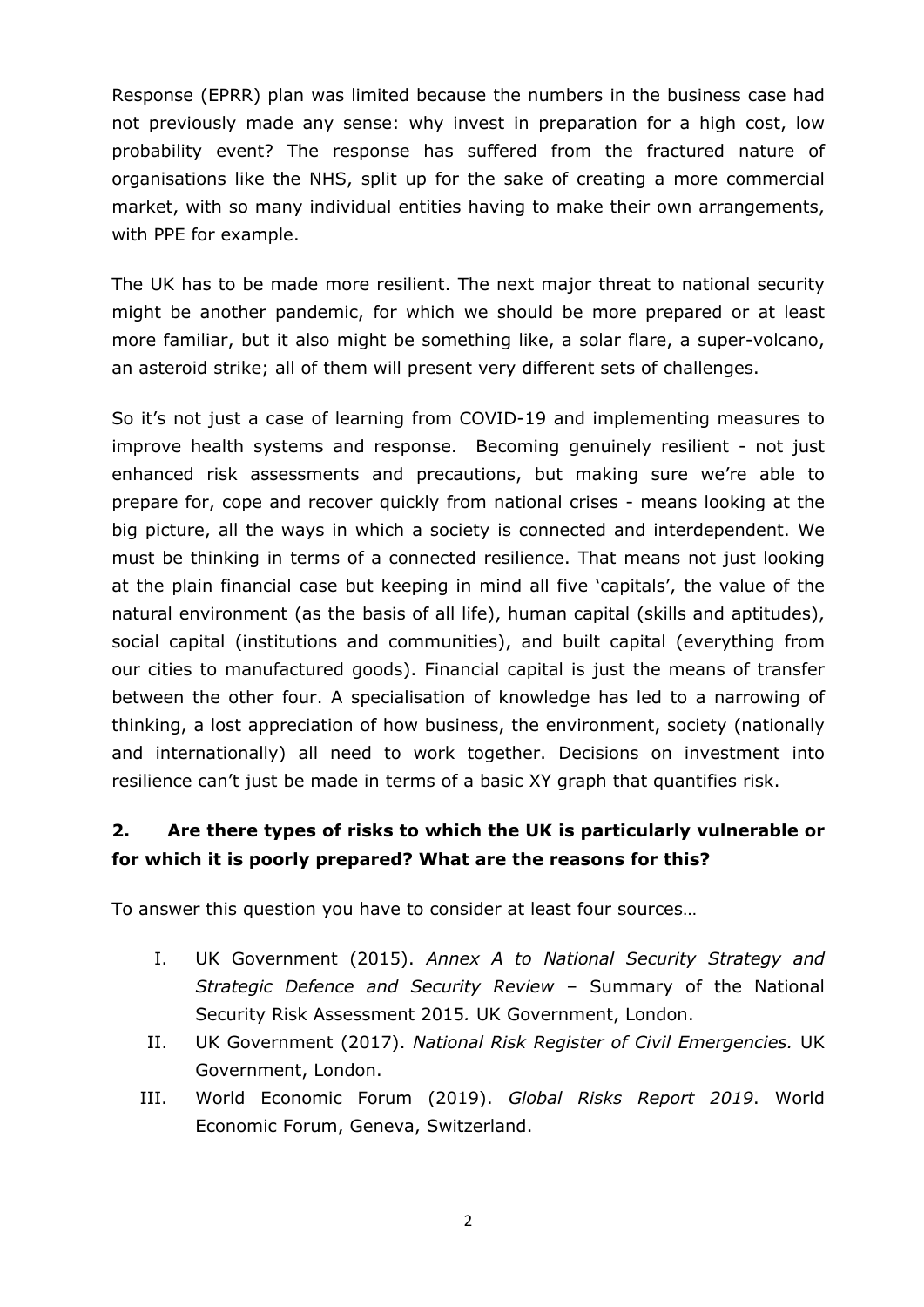IV. Ministry of Defence (2018). *Global Strategic Trends: The sixth edition,* published by the Development, Concepts and Doctrine Centre. *[Global](https://assets.publishing.service.gov.uk/government/uploads/system/uploads/attachment_data/file/771309/Global_Strategic_Trends_-_The_Future_Starts_Today.pdf) [Strategic](https://assets.publishing.service.gov.uk/government/uploads/system/uploads/attachment_data/file/771309/Global_Strategic_Trends_-_The_Future_Starts_Today.pdf) [Trends](https://assets.publishing.service.gov.uk/government/uploads/system/uploads/attachment_data/file/771309/Global_Strategic_Trends_-_The_Future_Starts_Today.pdf)* 

The answer comes in comparison of the texts  $(1/2 \text{ vs } 3 \text{ vs } 4)$  (and many others) – why do we each perceive different risks? The answer is because we are using different methodologies and assumptions to assess the risk. Hence, we perceive the risk to be different. None are necessarily wrong – but also none are probably wholly right.

We are poorly prepared at large as there are numerous factors to dealing with risk (i.e. our resilience) that plans do not consider.

# **3. How could the Government's approach to risk assessment be strengthened to ensure that it is rigorous, wide-ranging and consistent? Your answer could refer to any aspect of the risk assessment process including, for example, its governance, the evidence base, or the degree to which it is open to scrutiny and the input of experts.**

To examine the UK's National Security risks and our preparedness, particularly in relation to economic stability and public safety, from strategic threats we need to synthesize an alternative framework for National Security Risk Assessment, and hence preparedness, with a detailed ongoing research programme to re-evaluate our resilience to identified and emergent threats. Further detail is provided below in question 5 of this evidence.

# **4. Given the range of possible national risks and the need to achieve a balance between efficiency and resilience, what level of assurance should the Government be seeking on the UK's resilience to hazards? What would effective national risk management achieve, and how could its success be measured?[1]**

As has been successfully proven HMG should be the owner of the risk but not necessarily the one wholly responsible for wholly mitigating it. This could be largely driven by both greater coherence within Government but also through entrustment of elements to the open market where risk can be better mitigated through market forces.

As an example; Pool Reinsurance Ltd core purpose remains the provision of terrorism reinsurance. The organisation has long recognised that to fulfil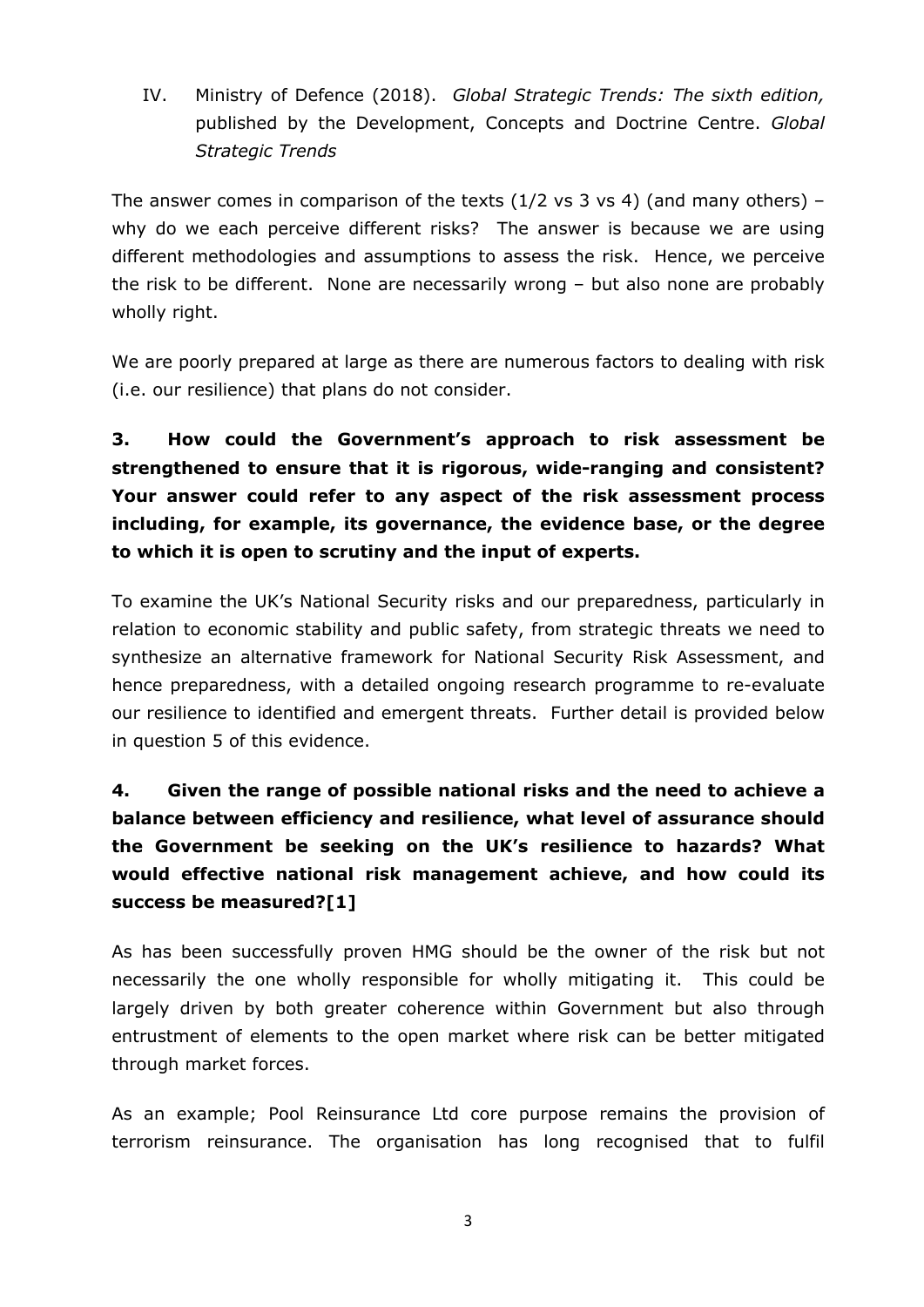effectively this role, there is a need to continue to understand the contemporary terrorist threats as well as horizon scan the future landscape.

Since its inception, Pool Re has evolved rapidly from a liquidity and solvency mechanism into a sophisticated disaster-risk financing solution, which appears both profitable for the insurance industry and serves the national interest by building resilience. At the heart of this evolution has been cultural change to create the conditions (incentivisation) for the continuous transfer (and hence mitigation) of terrorism risk from the public to the private sector. i.e. The current public private partnership would appear to be working well.

Given the success of this current public private model and the strength of the Pool Re culture, it would be logical to maintain existing structural arrangements and extend the remit of this successful company to cover a range of 'catastrophic shocks' that may occur in the UK, including for example cyber and pandemics. Such an approach would build on the successful journey of this established public private partnership and assist in enhancing the resilience of the UK to such events

### **5. How can the Government ensure that it identifies and considers as wide a range of risks as possible? What risks does the inclusion criteria for the National Security Risk Assessment exclude and what effect does this have on long-term resilience?**

It is offered that the current National Security Strategy and its associated risk assessment (the open source unclassified version) provides insufficient evidence as to the level of threat to act as a platform for debate, assessment and involvement of those who need to interact with it. Furthermore, the current risk is assessed from a likelihood of occurrence of the risk versus the impact of the risk rather than a more detailed assessment that would understand:

- Signals and indicators of the onset of risks, including critical thresholds
- The behaviour / characteristics and uncertainty of the risk,
- The strength and weight of evidence, including knowledge and information gaps,
- The network (cascade impact, interdependencies) of the risk,
- The social view / impact (versus the reality / scale) of the risk,
- The level of resilience, including recovery time and barriers and enablers
- Use of foresight and scenario techniques to understand risk and recovery and identify visions and roadmaps for mitigating risks and events,

 Risk perception and communication (e.g. tiered approaches for different sectors/societal groups)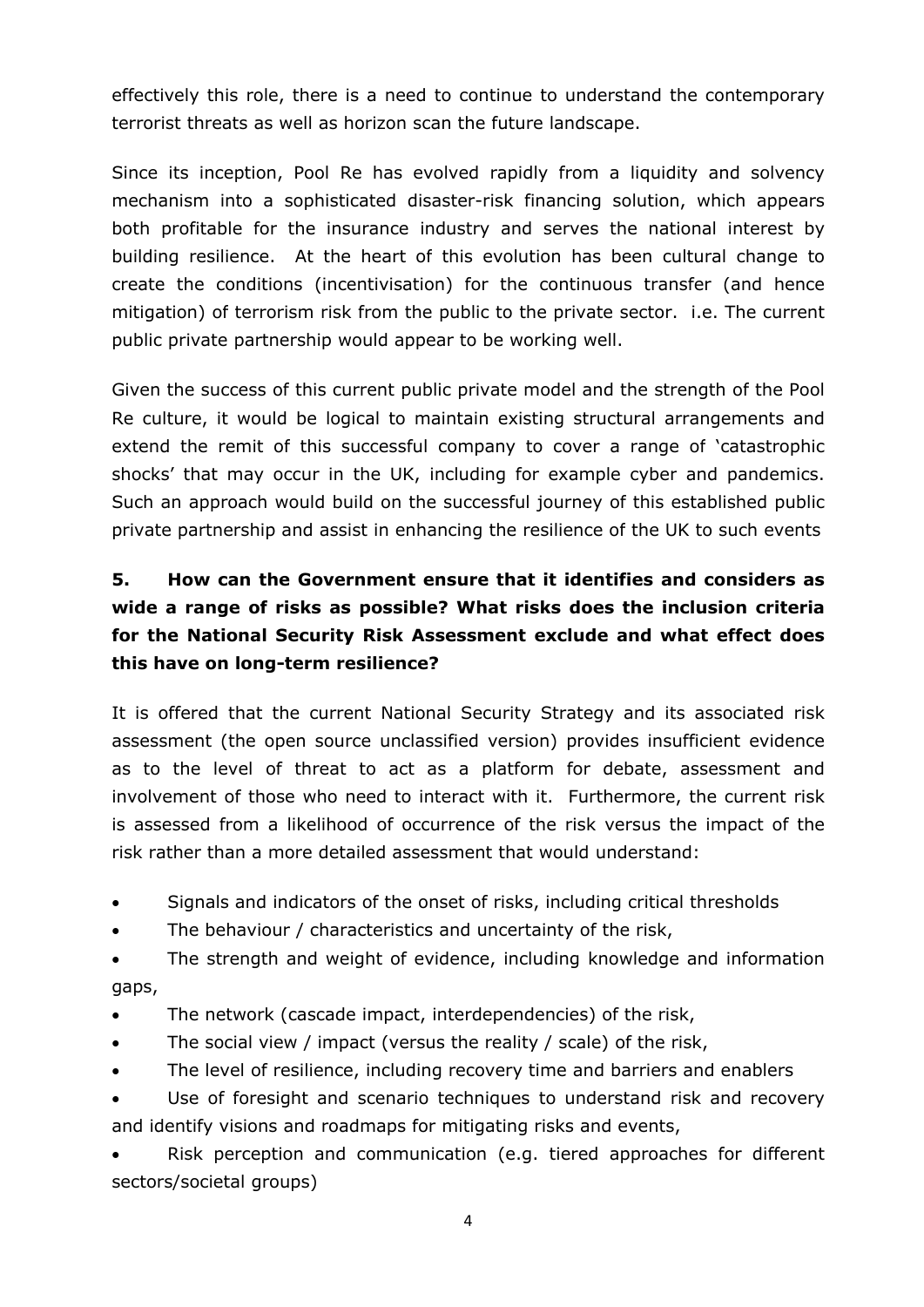Approaches to build buffering through investment across the Five Capitals…..

We must consider this risk and resilience from the perspective of the 'five capitals' which are; the value of the **natural environment** (as the basis of all life), **human capital** (skills and aptitudes), **social capital** (institutions and communities), and **built capital** (everything from our cities to manufactured goods). **Financial capital** is just the means of transfer between the other four. It is proposed a new framework in which subject matter experts can assess individual threats should be developed to serve this purpose.

### **6. How effectively do current ways of characterising risks (for example, the use of a five-point scoring system of a 'reasonable worst case scenario') support evidence-based policy decisions? What other information would be useful?**

Measuring risk versus planning resilience are two completely different things. The process should assess resilience not risk alone. It is proposed that we should establish a framework in which the (internal and external) subject matter experts can assess individual threats. A programme of work could be enabled to assess resilience, which may consider:

- **A. Assessing risk / forecast 'events':** Better understanding how to be able to assess and prioritise threats, including determining their frequency and likely locations. This work will identify descriptive trends and statistics that are 'codeable' for modelling / data science purposes to understand and model threats and optimise solutions.
- **B. Future threat classification / identification:** A full examination of what possible threats might look like, how interconnected they may be etc. and how realistic the threat might be. (Ref. Answer 5 of this evidence).
- **C. Managing the catastrophic:** Examine how both the governmental and non-governmental sectors can better contribute and how to scale up government response in short order via an examination of complexity science.
- **D. Systemic vulnerability:** Through Data science and analytics anticipate, understand and model threats and optimise solutions to develop a greater understanding of what does create resilience and how to identify and characterise the risks within interconnected complex systems is required.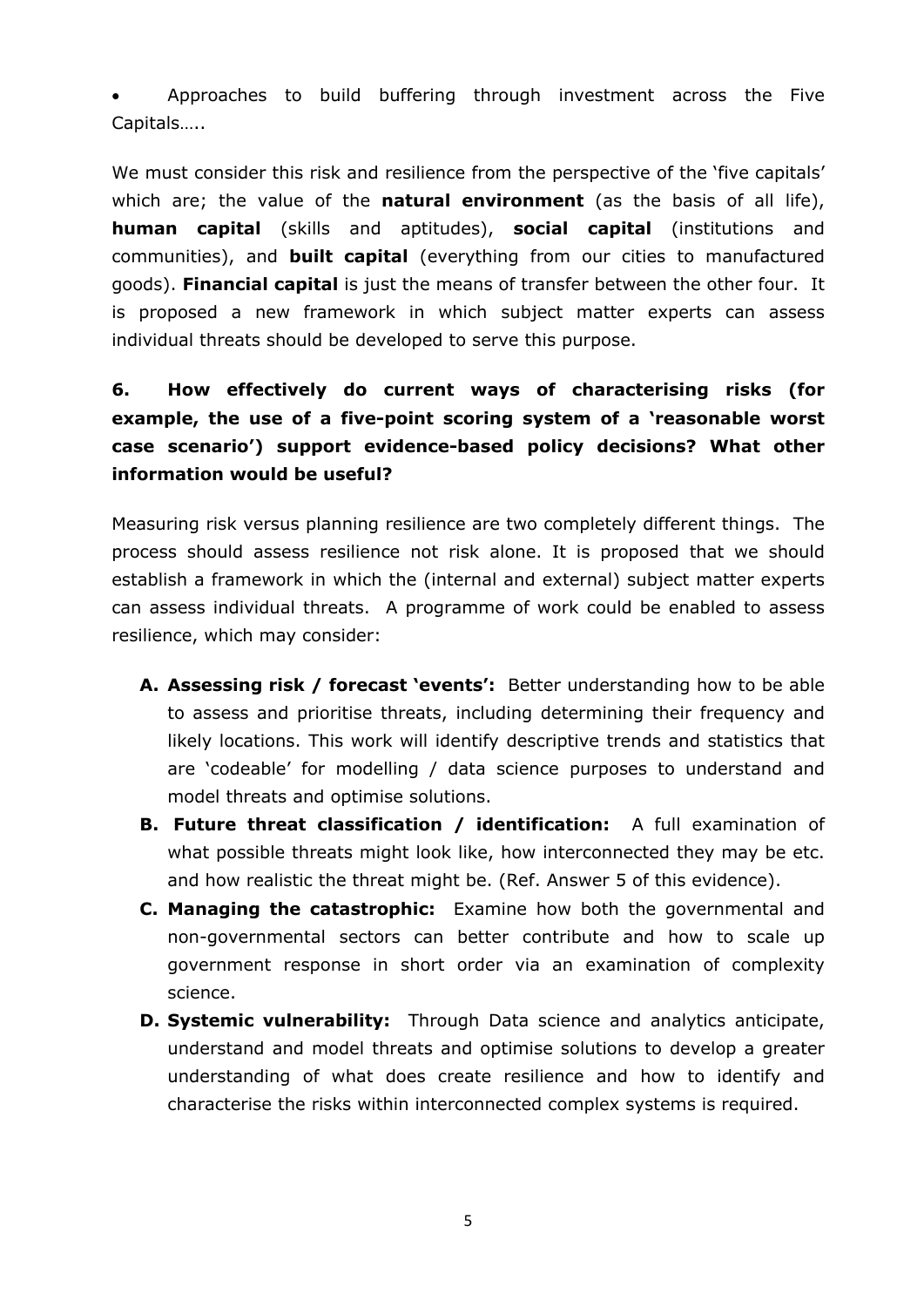- **E. Resilience by design:** Examine specific physical properties of systems for systems engineering, materials research and Infrastructure engineering to design secure resilient systems to aid better planning and decision-making.
- **F. People and Systems:** An examination of human capital (skills and aptitudes), social capital (institutions and communities), and built capital (everything from our cities to manufactured goods) play into complex systems.

This framework and related work will then ideally allow a systematic assessment of risk.

# **7. How effectively do Departments mitigate risks? Does the Risk Assessment process and the Civil Contingencies Secretariat adequately support Government departments to address risks within their remits? Is further oversight or accountability required, and if so, what form should that take?**

The machinery of government organised by separate divisions of interest business in one corner, defence in another, environment somewhere else – meaning risks and their mitigation can become split by accident. Risk and resilience are cross cutting not verticals.

We need leadership and decision-making from a dedicated national-level operation, capable of working internationally for global co-ordination. We can't continue to rely on the armed forces to step in and deal with any extraordinary events, as has so often happened with e.g. flooding, foot and mouth disease, disruption to the supply of petrol etc. They need to be focused on their core role. The Home Office remit is too broad to take on the role in its current form - the department needs to be broken up and put back together again around a focus of emergency management. Organisations like the Federal Emergency Management Agency in the Department for Homeland Security in the US have been shown to have their own flaws, but they are at least examples to learn from. The new emergency agency would need a budget reflecting the fundamental value of security, the underpinning to the life of the nation. It would need to be back up by the UK population, in the form of a body of volunteer reserves, a fourth emergency service able to work across communities, brought together and given regular training in medical skills, crowd control, logistics, communications, a group drilled to take their place alongside emergency services and local councils.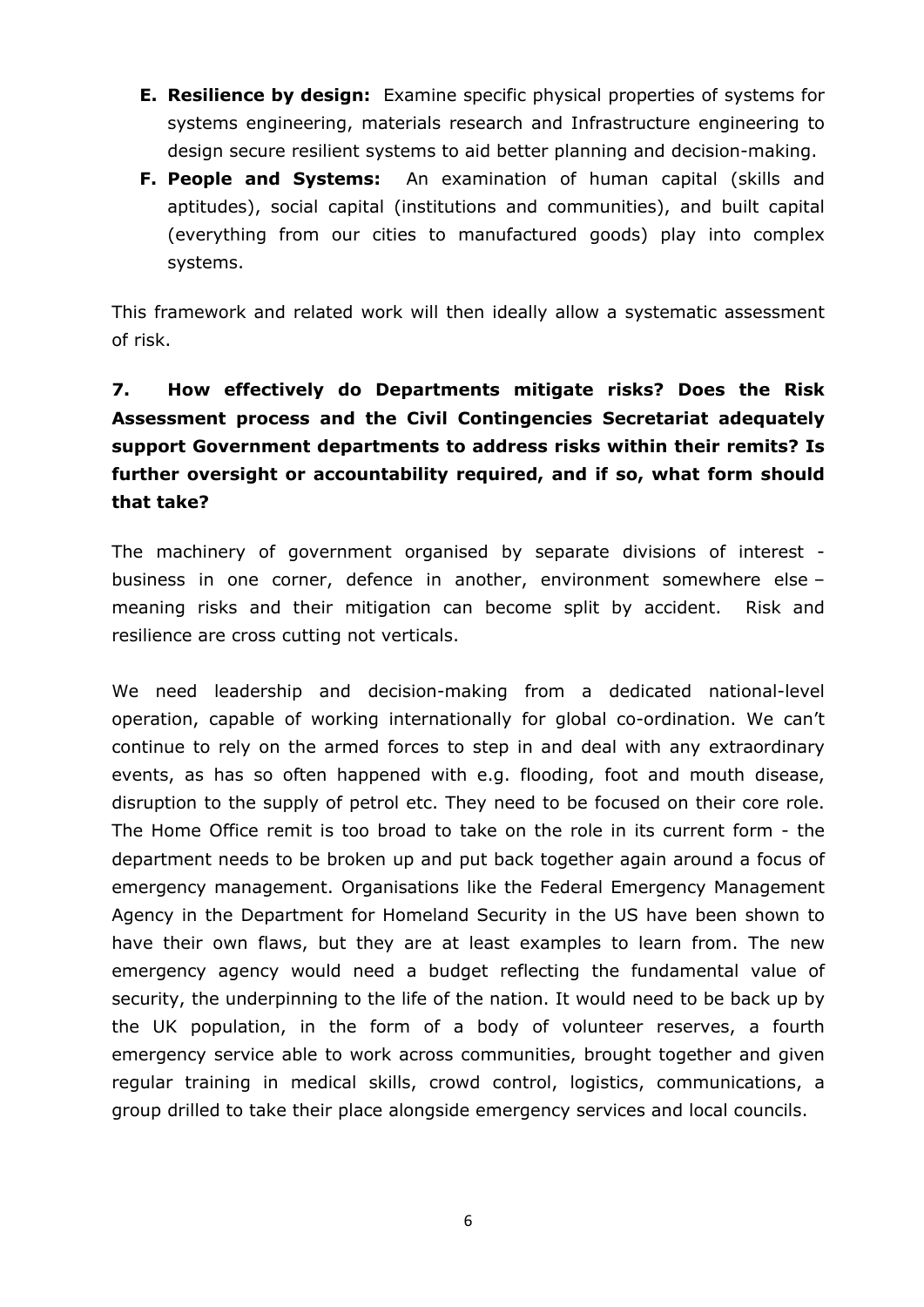We also need to examine how 'scientific evidence' is provided and assessed. Talking to a scientist is not in itself evidence. Peer reviewed evidence must be used, and modelling data must be validated and verified before being relied upon..

### **8. How well are national contingency plans communicated to and understood by those at a local level, including emergency responders? What could be changed to increase the capability of local responders to effectively plan for and respond to emergencies?**

Ref. Answer 7 of this evidence. We need a framework and risk / resilience assessment that allows consideration and understanding to:

- A. Allow policy makers and regulators to make informed decisions,
- B. Allow industry to undertake robust resilience planning,
- C. Act as a public source of information
- D. Highlight potential areas of research and development

**9. What is the role of the individual in relation to national crises? Are there potential benefits in increasing public involvement and transparency in emergency planning? What limitations are there to this? What lessons have been learnt or should have been learnt about the approach taken to risk assessment and risk planning in this country from the COVID-19 pandemic?**

This requires a detailed answer, but the answer is yes. See evidence question 7 for a high level overview.

**10. What challenges are there in developing resilience capability? Your answer could refer to critical infrastructure, but also to systems and networks beyond those elements. What is the role of exercising to test risk preparedness, and are these methods utilised effectively in risk assessment and risk planning in this country?**

For brevity, please infer / reference from Ref. previous answers.

**11. What can be learnt from local or corporate risk management processes, or those of other countries? Are there any specific examples of practices, processes or considerations which could improve the UK's national risk resilience? How could businesses and civil society more effectively support national resilience preparation?**